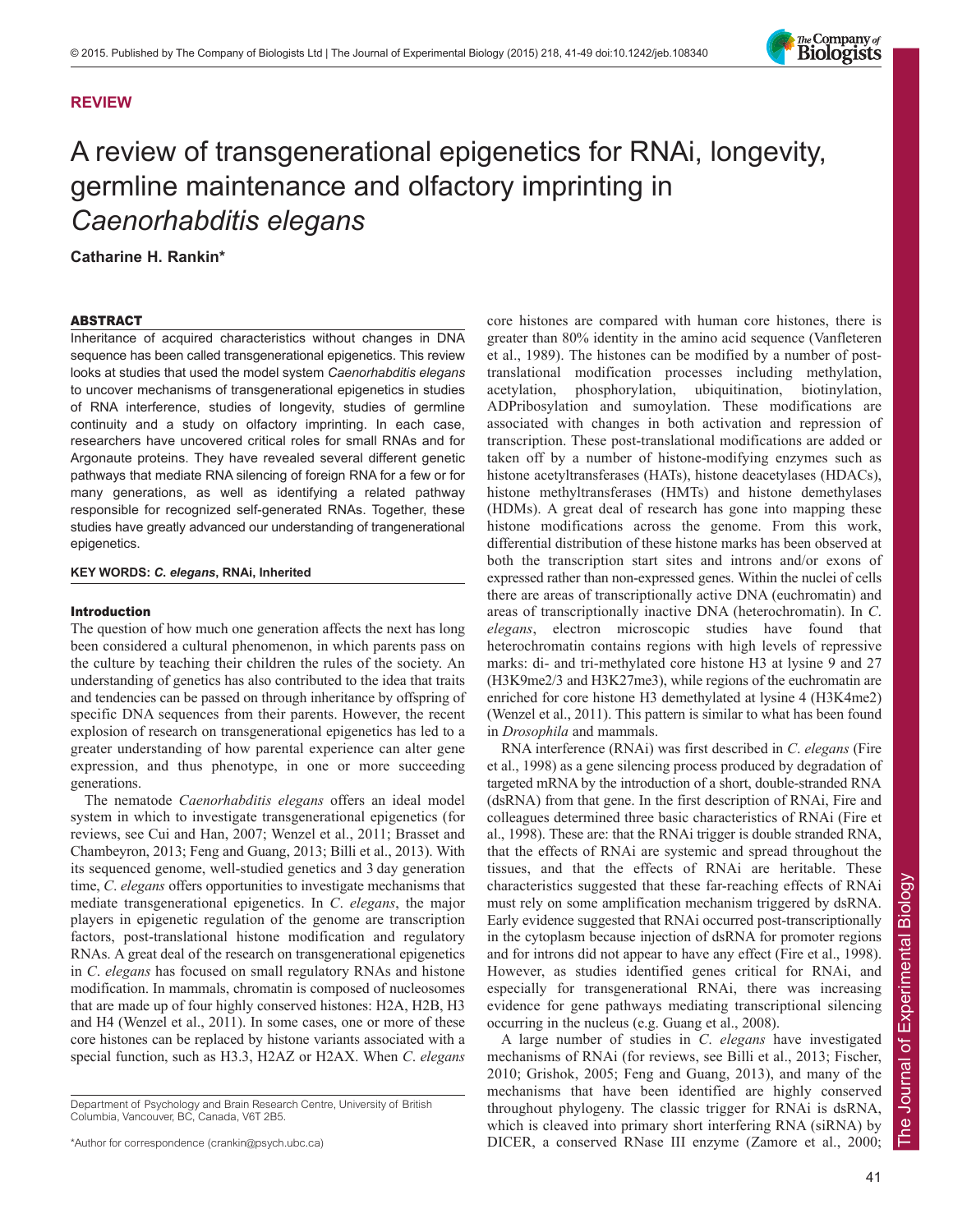| <b>List of abbreviations</b> |                                                            |
|------------------------------|------------------------------------------------------------|
| $CSR-1$                      | chromosome segregation and RNA ideficient                  |
| dsRNA                        | double-stranded RNA                                        |
| $m$ <sub>RNA</sub>           | micro RNAs                                                 |
| piRNA                        | PIWI-interacting RNA                                       |
| <b>PIWI</b>                  | P-element-induced wimpy testis                             |
| RdRP                         | RNA-dependent RNA polymerase                               |
| RNAa                         | RNA-induced epigenetic gene activation                     |
| <b>RNAe</b>                  | RNA-induced epigenetic silencing                           |
| RNAi                         | RNA interference                                           |
| siRNA                        | short interfering RNA (endo-, endogenous; exo-, exogenous) |
| <b>WAGO</b>                  | worm Argonaute protein                                     |
|                              |                                                            |

Bernstein et al., 2001). Closer examination of the RNAs made during RNAi showed that in addition to the primary siRNAs there was an abundance of secondary siRNAs produced by RNAdependent RNA polymerase (RdRP) that direct the silencing to target sequences (Sijen et al., 2001). These secondary siRNA pathways involve a number of Argonaute (AGO) proteins (a catalytic component of the RNA-induced silencing complex, RISC). These and other studies have led to our current understanding of one genetic pathway for RNAi in hermaphrodite worms, as seen in Fig. 1. The cellular machinery (DICER) that is responsible for siRNAs is also responsible for the production of micro RNAs (miRNA); and, like siRNA, the miRNAs function with Argonaute family proteins (Ambros, 2001). The first miRNAs to be described were *lin-4* (Lee et al., 1993) and *let-7* (Reinhart et al., 2000), two miRNAs that interact in the heterochronic pathway that determines the timing of development in *C*. *elegans*. These studies showed that miRNAs negatively regulated their target mRNAs by binding to target sites in the 3′ UTRs. Since the original discovery of RNAi in *C*. *elegans* (Fire et al., 1998), and the discovery of miRNAs (Lee et al., 1993; Reinhart et al., 2000), the field of small RNAs has exploded on to the genetic scene (for review, see Vella and Slack, 2005). In *C*. *elegans*, thousands of unique endogenous small RNAs have been identified; these small RNAs fall into three classes, based on size and function: (1) siRNAs (endo-siRNAs for endogenous RNAs and exo-siRNAs for exogenous RNAs), (2) miRNAs and (3) PIWI-interacting RNAs (where PIWI is P-element-induced wimpy testis; piRNAs) (Billi et al., 2013). All of these small RNAs interact with Argonaute effector proteins to recognize specific RNA transcripts and through partial or perfect complementarity regulate their expression, most commonly though inhibition. *Caenorhabditis elegans* has 25 different Argonautes that are grouped into three clades: the Argonaute-like proteins, the PIWI-like proteins and a worm-specific clade of Argonautes that are called the WAGO (worm Argonaute) proteins (Kelly, 2014). The different types of small RNAs are defined according to their length, structure, nucleotide composition and modifications, and the specific Argonaute proteins to which they bind (Feng and Guang, 2013). The siRNAs are 22–26 nucleotide sequences involved in RNAi, or silencing of RNA transcripts. The exo-siRNAs are RNAs induced by long, double-stranded exogenous RNA that originates from virusderived RNA, cellular transfections, microinjections or feeding bacteria expressing dsRNA. The endo-siRNAs target RNAs produced by the worm genome itself, and influence gene expression by the degradation of a transcript, by translational inhibition and by modification of chromatin (Kelly, 2014). The miRNAs are 22 nucleotide RNAs, divided into a number of families, that play key roles in regulating gene expression during development, differentiation, oncogenesis and antiviral responses by upregulation or downregulation of expression of other RNAs (Claycomb, 2012;



**Fig. 1. Example of nuclear and cytoplasmic RNA interference (RNAi) pathways: ERGO-1 26G siRNA pathways.** The templates for 26G short interfering RNA (siRNA) generation are ~500 mRNAs and long intervening non-coding RNAs (lincRNAs). A complex containing an RNA-dependent RNA polymerase (RdRP) and DCR-1 generates 26G siRNAs in both oocytes and embryos. These 26G siRNAs associate with the Argonaute protein ERGO-1. Silencing occurs in the cytoplasm through association with WAGO (worm Argonaute) class Argonautes; in the nucleus, silencing is mediated through interaction with the Argonaute NRDE-3 (nuclear RNAi defective-3) (modified from Billi et al., 2013). nt, nucleotide.

Kelly, 2014). piRNAs are 21 and 22 nucleotide, small germlineexpressed RNAs that play roles in germline development and transposon silencing to protect genomic integrity during gametogenesis, and have been linked to transgenerational silencing (Claycomb, 2012; Kelly, 2014). Studies of the mechanisms of action of miRNA, siRNA and piRNA have shown that they vary greatly in biogenesis mechanisms, protein co-factors and effector function (Billi et al., 2013). A large amount of cellular machinery is dedicated to RNAi; there are different gene pathways involved in cytoplasmic RNAi and nuclear RNAi (Fig. 1) as well as different pathways for somatic and germline cells (Fig. 2) (Billi et al., 2013). What differentiates the cytoplasmic and the nuclear siRNA pathways in somatic cells is the Argonaute that is recruited: if the 22 nucleotide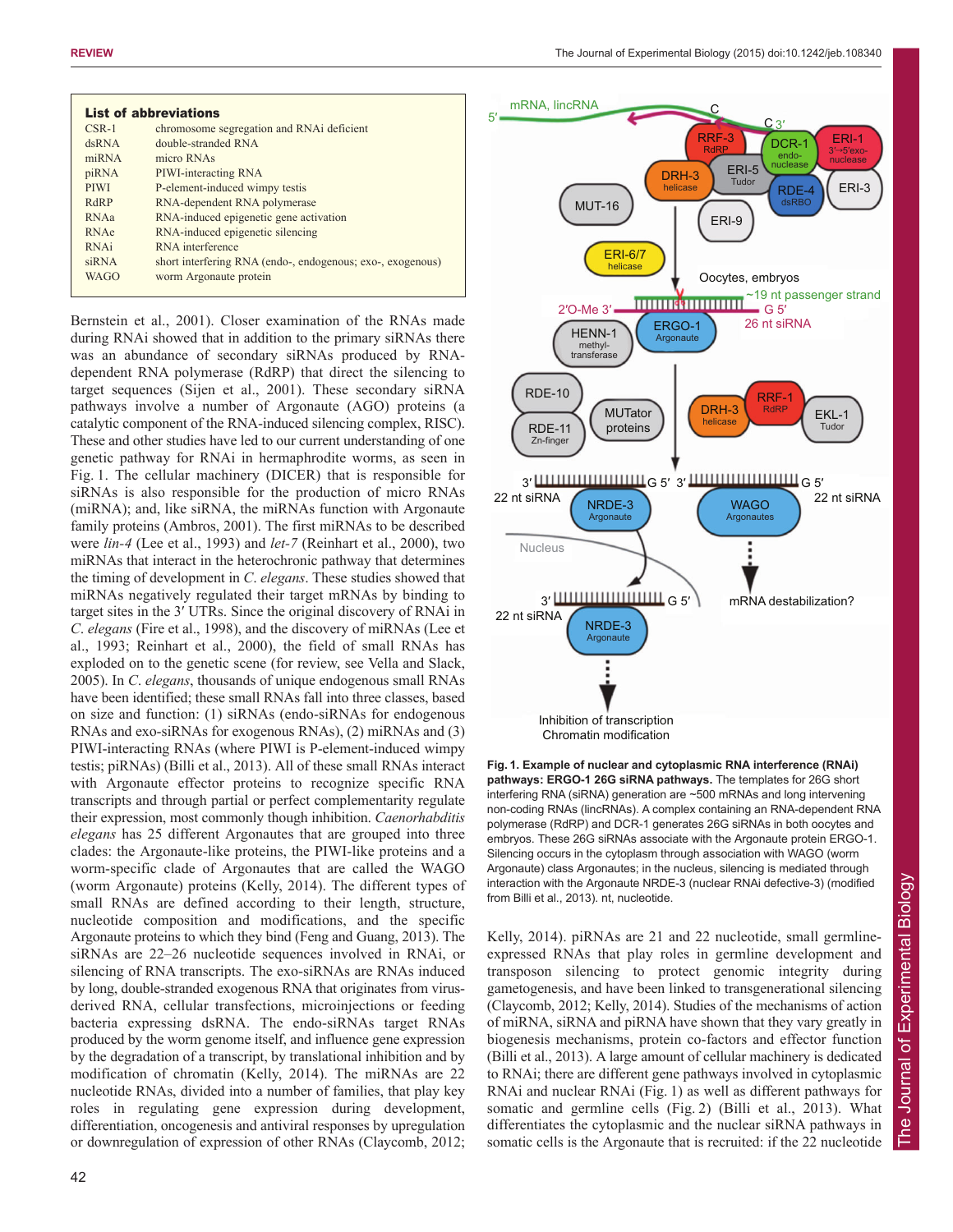

**Fig. 2. Nuclear RNAi pathways required for transgenerational silencing.** Two pathways, silencing somatic targets and germline targets, converge on the same NRDE proteins but require distinct nuclear Argonaute proteins: cytoplasmic secondary 22G siRNAs associate with NRDE-3 in the soma and with HRDE-1 (heritable RNAi defective 1) in the germline. The Argonaute:siRNA complex translocates to the nucleus where it recruits NRDE-2 and NRDE-1 to the nascent pre-mRNA. NRDE-1 also associates with chromatin in a NRDE-4-dependent manner. NRDE-1 and NRDE-4 promote histone H3K9 trimethylation by histone methyltransferases and thus inhibit transcription. In addition, the NRDE proteins inhibit RNA polymerase II. Nuclear RNAi is heritable across generations: silencing signals, most likely siRNAs generated in the germline of the parent, are inherited and direct H3K9 trimethylation in the offspring (modified from Billi et al., 2013).

siRNA sequence associates with WAGO-type Argonautes, then the target mRNA is destabilized in the cytoplasm. If the 22 nucleotide siRNA associates with the NRDE-3 Argonaute, then it is shuttled into the nucleus where it participates in pathways that silence their targets in the cytoplasm through inhibition of transcription and/or chromatin remodelling (see Fig. 1). Many tens of genes have been found to play roles in a large number of RNAi pathways; in this review, I have attempted to highlight a few of the key players in transgenerational inheritance of RNAi. A more comprehensive discussion of the genes implicated in a large number of RNAi pathways can be found in other reviews (e.g. Billi, 2013).

## Early studies

Grishok et al. (Grishok et al., 2000) screened for genes critical for the inheritance of RNAi and discovered two classes of genes involved in this. The first class comprises genes required for the production of the heritable component of RNAi: *rde-1* (an Argonaute member of the PAZ-PIWI protein family) and *rde-4* (dsRNA binding protein). The second class of genes were not

needed for the initiation of RNAi but were required for the response to the heritable RNAi component: *rde-2*, which has a homolog in *Caenorhabditis briggsae* but no homolog in other animals, and *mut-7*, which is probably an exoribonuclease.

Results from many studies indicated that RNAi could last into the F1 or F2 generations; however, Vastenhouw et al. (Vastenhouw et al., 2006) showed that a single exposure to RNAi in P0 could induce silencing of the targeted gene that lasted for more than 20 generations. This inheritance did not happen in all offspring; only about 30% of them inherited the phenotype. The original finding was with RNAi of the gene *ceh-20* expressed in the germline; subsequently, they tested 171 other genes and found similar results for 13 of them. Thus, the transgenerational inheritance of RNA was not universal but occurred only for a subset of genes. Later studies showed that the majority of the genes for which there was transgenerational RNAi were genes expressed in the germline. In contrast to this, transgenerational silencing was not often observed for genes expressed in somatic cells (Billi et al., 2013). Further studies showed that distinct but converging pathways mediate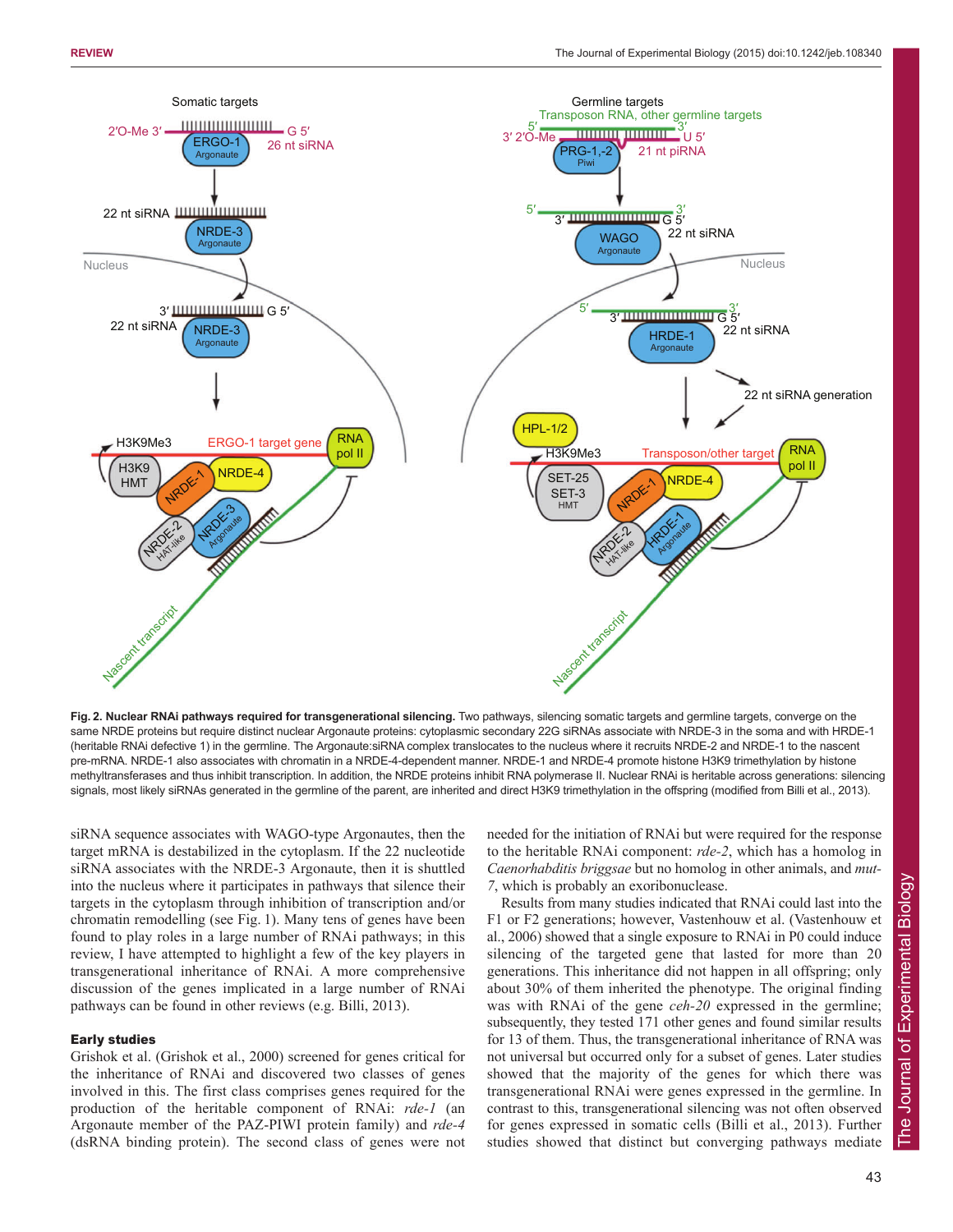gametes is accompanied by a great deal of epigenetic programming

transgenerational silencing of genes in somatic cells versus germline cells (Fig. 2). First-generation silencing depends on the classic RNAi genes *rde-1* and *rde-4*; however, these genes are not part of the inheritance mechanism. In the candidate screen for genes required for the transgenerational effect, Vastenhouw et al. (Vastenhouw et al., 2006) identified four genes that, when knocked out, abolished inheritance. These genes are all involved in chromatin remodelling: *had-4* (a class II histone deacetylase), K03D10.4 (a histone acetyltransferase of the MYST family), *isw-1* (homologue of the yeast chromatin remodelling ATPase ISW1) and *mrg-1* (a chromodomain protein). These findings suggest that the inheritance of the RNAi-induced phenotypes was occurring via silencing at the transcriptional level. Further evidence for this hypothesis was that culturing worms in the presence of trichostatin A, a histone deacetylase, eliminated the silencing effect. In a second experiment, Vastenhouw et al. (Vastenhouw et al., 2006) used animals expressing a single copy of the green fluorescent protein (GFP) gene under the control of a germline-specific promoter and fed them dsRNA homologous to the GFP sequence. As the worms developed, any that did not express GFP were transferred to new plates. All of the F1 unexposed offspring showed reduced GFP expression compared with the parent that was exposed to RNAi. As the generations increased, not all offspring showed the effect; however, the authors were able to detect some animals with reduced GFP expression for over 80 generations!

Guang et al. (Guang et al., 2008) used chemical mutagenesis to screen for mutations that produced worms that, in response to dsRNA, retained the ability to silence RNAs in the cytoplasm, but failed to silence RNAs localized to the nucleus. In this screen, they identified a number of alleles of an Argonaute protein called nuclear RNAi defective-3 (*nrde-3*). In wild-type worms, NRDE-1::GFP fusion product was localized to the nucleus of cells. In strains of worms with mutations in genes known to be involved in siRNA (i.e. *eri-1*, *ergo-1*, *mut-7*, *rde-4* or *mut 2*), NRDE-1::GFP fusion product was observed in the cytoplasm rather than the nucleus. Guang et al. (Guang et al., 2008) demonstrated that, in the cytoplasm, NRDE-3 binds siRNAs generated by RdRPs and transports them into the nucleus. Burton et al. (Burton et al., 2011) showed that for multigenerational silencing in response to dsRNA, NRDE-3 functions in a nuclear RNA pathway with NRDE-1, NRDE-2 and NRDE-4 to regulate gene expression by inhibiting RNA polymerase II during transcription. In addition, NRDE-2 is critical for enrichment of H3K9 methylation at sites targeted by the RNAi. Together, members of this NRDE nuclear pathway mediate heritable expression of siRNAs and heritable H3K9me marks in progeny after parental exposure to dsRNA.

# The germline

The germline is an important site of epigenetic activity, both for the development of the individual and for transmission of epigenetic regulation across generations. Germlines are considered 'immortal cell lines' as a germline is a continuous cell lineage that connects all generations. In *C*. *elegans*, mutations in many of the genes implicated in transgenerational epigenetics (e.g. *prg-1*, *hrde-1*, *nrde-1*, *spr-5*) result in progressive sterility over multiple generations, ultimately leading to a 'mortal' germline phenotype. Epigenetic changes that occur in the germline have the potential to be carried across generations. The germline has regulatory mechanisms that initiate, maintain and terminate epigenetic transmission. The germline is established and develops during embryogenesis, after which cells in the germline switch from mitotic cell division to meiotic cell division to produce gametes. Development of the that, if stabilized, has the potential to impact developmental events in subsequent generations. As a result of the original epigenetic programming of cells to make the gamete, there follows a phase of heightened epigenetic 'reprogramming' events in the gamete pronuclei after fertilization. These reprogramming events are necessary for normal development to occur. Disruption of this reprogramming process is lethal, suggesting that some of the epigenetic content of the original gamete is detrimental to survival and that epigenetic modification is necessary to 'reset' the genome for proper development to occur. This reprogramming is not a random process: some epigenetic marks are maintained, while others are removed. Much of the epigenetic regulation of germline cells is the result of a balance of methylation and demethylation of histone H3; for example, methylation at lysines 4, 9, 27 and 36 (H3K4me, H3K9me, H3K27me and H3K27me, respectively) are most closely associated with heritable states of transcriptional activity. Methylation of H3K4 and H3K6 is usually associated with transcriptional activation, while methylation of H3K9 and H3K27 is associated with heritable transcriptional repression. In addition, methylation at one site can influence methylation at one or more other sites, leading to an interrelated network. In the *C*. *elegans* genome, two H3K36 methyltransferases have been identified; they encode the MET-1 and MES-4 enzymes that regulate all H3K36 methylation.

*Caenorhabditis elegans met-1* is analogous to yeast SET2 in that activity seems to be co-transcriptional (Kelly, 2014). Studies of *met-1* suggest it is not essential for survival as homozygous *met-1* worms are fertile (although they show some somatic defects). Anderson and Horvitz (Andersen and Horvitz, 2007) showed that mutations in *met-1* do not lead to strong phenotypes; however, *met-1* in combination with mutations in an H3K9 methyltransferase, *met-2*, have progressively higher numbers of sterile offspring in each generation, leading to a mortal germline phenotype. In contrast, *mes-4* activity in the germ cells is critical for germline development. MES-4 is related to mammalian SET nuclear receptor binding proteins NSD1/2. Maternally supplied MES-4 is sufficient for the development of the germline but not for fertility in the next generation. Research from the Strome lab (Bender et al., 2004; Bender et al., 2006; Rechsteiner et. al., 2010; Gaydos et al., 2012) has shown that MES-4 is critical in the embryonic and very early post-embryonic germline, but not needed in adults to produce functional gametes. This is because, in the embryonic germ cells, MES-4 retains the H3K36 methylation patterns of the parent, and this pattern is required for early germline development. In *mes-4* mutants, levels of H3K36 methylation decrease progressively across cell divisions. The pattern of methylation of H3K36me3 is produced in the adult germline by MET-1, and its maintenance in the developing embryo requires MES-4. When MES-4 is absent from the parental cells, the gamete's MET-1-dependent methylation patterns are quickly diluted by DNA replication. Thus, the role of the methytransferase MES-4 is to maintain patterns of methylation to provide a transgenerational inheritance of H3K36 methylation patterns in the germline, which are essential for germ cell function.

The H3K36 methylation pattern maintained by MES-4 works antagonistically with MES-2/-3/-6 proteins, homologues of the polycomb repression complex 2 (PRC2), that produce H3K27 methylation. Mutations in *mes-2*, *mes-3* or *mes-6* have similar phenotypes to *mes-4* with maternal-effect sterility (Bender et al., 2004). Evidence for the antagonistic relationship between *mes-4* and *mes-2*/*-3*/*-6* was seen in ChIP-chip analyses (Gaydos et al., 2012)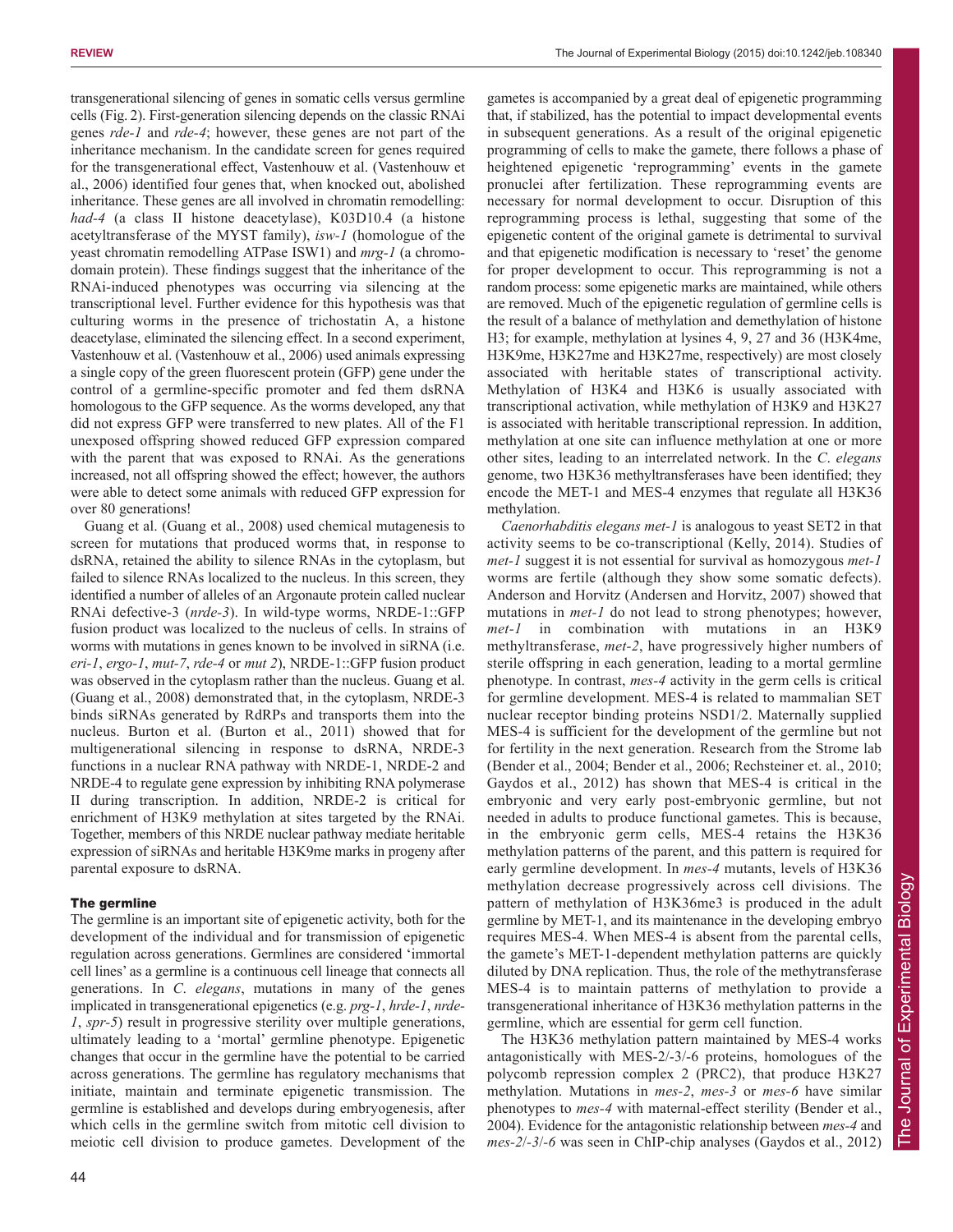where depletion of H3K36me in germline-expressed genes in *mes-4* mutant embryos led to an intrusion of H3K27me into these genes from nearby regions. H3K4 methylation is usually associated with gene activation. Using genes that demethylate H3K4, Katz et al. (Katz et al., 2009) showed that epigenetic patterns of demethylation can be stably inherited through the germline for multiple generations, and mutations in *spr-5*, an H3K4 demethylase, lead to a 'mortal' germline.

A number of different complex sets of proteins regulate H3K4me2 and H3K4me3 in all cells of embryonic *C*. *elegans*. These COMPASS (complex proteins associated with Set1; also labelled Set1-like or mixed-lineage leukaemia, MLL) protein complexes are similar to those found in mammals and contain many homologous genes (i.e. Wdr5, Ash2l, RbBP5, Cfp1 and Dpy30). In the early embryo, H3K4 methylation requires Set1/MLL activity, but appears to be independent of transcription. Li and Kelly (Li and Kelly, 2011) reported that worms carrying mutations in MLL components first show a decrease in the number of post-embryonic stem cells; however, over repeated generations they begin to show a partially mortal germline.

Arico et al. (Arico et al., 2011) showed that the H3K4 methylation patterns in the adult worm are transmitted to their offspring. At fertilization a complex cascade of events occurs, including a large influx of histone H3.3 into all chromosomes. After the first cell division all chromosomes become notably enriched in H3K4 histone H3 unmodified at K4. The methylation pattern of H3K4 on the chromosomes is primarily maintained with enriched H3K4me3 on the autosomes and the maternal X chromosome and grossly depleted in the paternal X chromosome. Thus, the maternal pattern predominates. A genome-wide analysis of the methylation profile of the embryonic germline indicated that the H3K4me profile matches the profile of H3K4me in the gamete, reflecting the same pattern in the parental germ cell. Thus, the methylation patterns of H3K4 that are originally established by transcription are inherited from the adult germline of one generation to the embryonic germline of the next generation.

Buckley et al. (Buckley et al., 2012) carried out a screen for genes that are critical for transgenerational GFP silencing in the germ cells. They used a GFP transgene and screened for worms that silenced the transgene (eliminated expression of GFP) in response to RNAi exposure, but that did not show silencing in subsequent generations. In this way they found an Argonaute protein that associates with siRNAs in the germ cells of the exposed parent. They called this gene heritable RNAi defective 1 [*hrde-1*: identified previously as WAGO-9; also implicated in stable transgenerational RNAi at about the same time (see Ashe et al., 2012; Bagijn et al., 2012; Luteijn et al., 2012; Shirayama et al., 2012)]. Under normal circumstances, HRDE-1 directs the nuclear RNAi pathway to trimethylate histone H3 at lysine 9 (H3K9me3) at genomic sites targeted by RNAi to promote inheritance of RNAi. In an *hrde-1* background, germline silencing is lost over ensuing generations and animals show gradually increasing defects in gamete formation and will ultimately become sterile. Buckley et al. (Buckley et al., 2012) identified the Argonaute protein HRDE-1 as the agent that directs gene silencing events in germ cell nuclei leading to multigenerational RNAi as well as promoting germ-cell lineage immortality.

A series of experiments carried out by Ashe et al. (Ashe et al., 2012) showed that the transgenerational inheritance of environmental RNAi and the piRNA silencing pathway converge on the same germline nuclear RNAi/chromatin pathway. Ashe et al. used a single copy insertion of a reporter transgene expressing a histone–GFP fusion protein in the germline of *C*. *elegans* to screen

for mutations that were defective for transgenerational inheritance (Ashe et al., 2012). In wild-type worms, a single exposure to RNAi against the GFP transgene was heritable for at least four generations. In silenced animals, there was a significant decrease in mRNA levels for the transgene as well as in preRNA levels. A small RNA profile was made using high-throughput sequencing for P0 animals exposed to environmental RNAi, control (empty vector) RNAi and for worms in the fourth generation after RNAi exposure. In the P0 animals exposed to RNAi, Ashe et al. found abundant sense and antisense small RNAs (primary siRNAs). In contrast, in animals four generations later, they found only antisense small RNAs with the characteristics of secondary siRNAs (Ashe et al., 2012). Given the large number of progeny produced by a single hermaphrodite (>200) and the high level of these siRNAs, Ashe et al. hypothesized that the secondary siRNAs must be generated by each generation of animals. To compare genes needed for piRNA silencing and heritable environmental RNAi, they did a forward genetic screen using strains with GFP-based sensors for heritable RNAi and for piRNA silencing (Ashe et al., 2012). They found that, like environmental RNAi, the piRNAs could trigger long-term silencing that could last for at least 20 generations. After being initiated by the piRNA trigger, the signalling no longer depends on piRNA; however, it is dependent on the nuclear RNAi/chromatin pathway. By comparing the genes necessary for both types of silencing, they determined that a core set of nuclear RNAi and chromatin factors is necessary for multigenerational inheritance of both environmental RNAi and piRNA silencing. The genes they identified include the germline-specific nuclear Argonaute HRDE-1/WAGO-9, the HP1 orthologue HPL-2, and two putative histone methyltransferases, SET-25 and SET-32.

# Self-recognition

The original role of RNAi was thought to be a defence against foreign (e.g. viral genes or multiple copy transgenes) DNA that inserted itself into the *C*. *elegans* genome and used it to replicate. For this to work, the mechanisms of RNAi then need a way to identify non-self RNAs versus self RNAs. While it is important to recognize foreign sequences, it is equally important to recognize and protect endogenous self RNAs. A number of studies have investigated how *C*. *elegans* achieves this and they have come to the conclusion that small RNA molecules carry the memory for identification of both self and non-self RNAs (reviewed in Albuquerque and Ketting, 2014). For recognition of non-self RNAs, the Argonaute protein PRG-1 plays a critical role. PRG-1 uses piRNA sequences (more than 30,000 annotated piRNAs have been described thus far for *C*. *elegans*) to identify non-self targets. When PRG-1 identifies and targets non-self RNA, it recruits RdRP, which makes small RNAs that are antisense to the original targeted sequence and thus activate the cytoplasmic dsRNA silencing machinery through WAGO-9 and activate transcriptional silencing of the gene that produced the original non-self transcript through HRDE-1 (Ashe et al., 2012; Lee et al., 2012). This PRG-1-initiated transcriptional silencing is maintained transgenerationally by HRDE-1. How do self transcripts and stable transgenes avoid being targeted by this PRG-1 system? Claycomb et al. (Claycomb et al., 2009) found that the essential Argonaute protein CSR-1 (chromosome segregation and RNAi deficient) is associated in complexes with a large number of small RNAs derived from expressed genes; however, these genes were not downregulated. This led to the hypothesis that CSR-1 might be involved in the recognition of self. Although this process is still not fully understood, a series of recent papers has shed some light on it.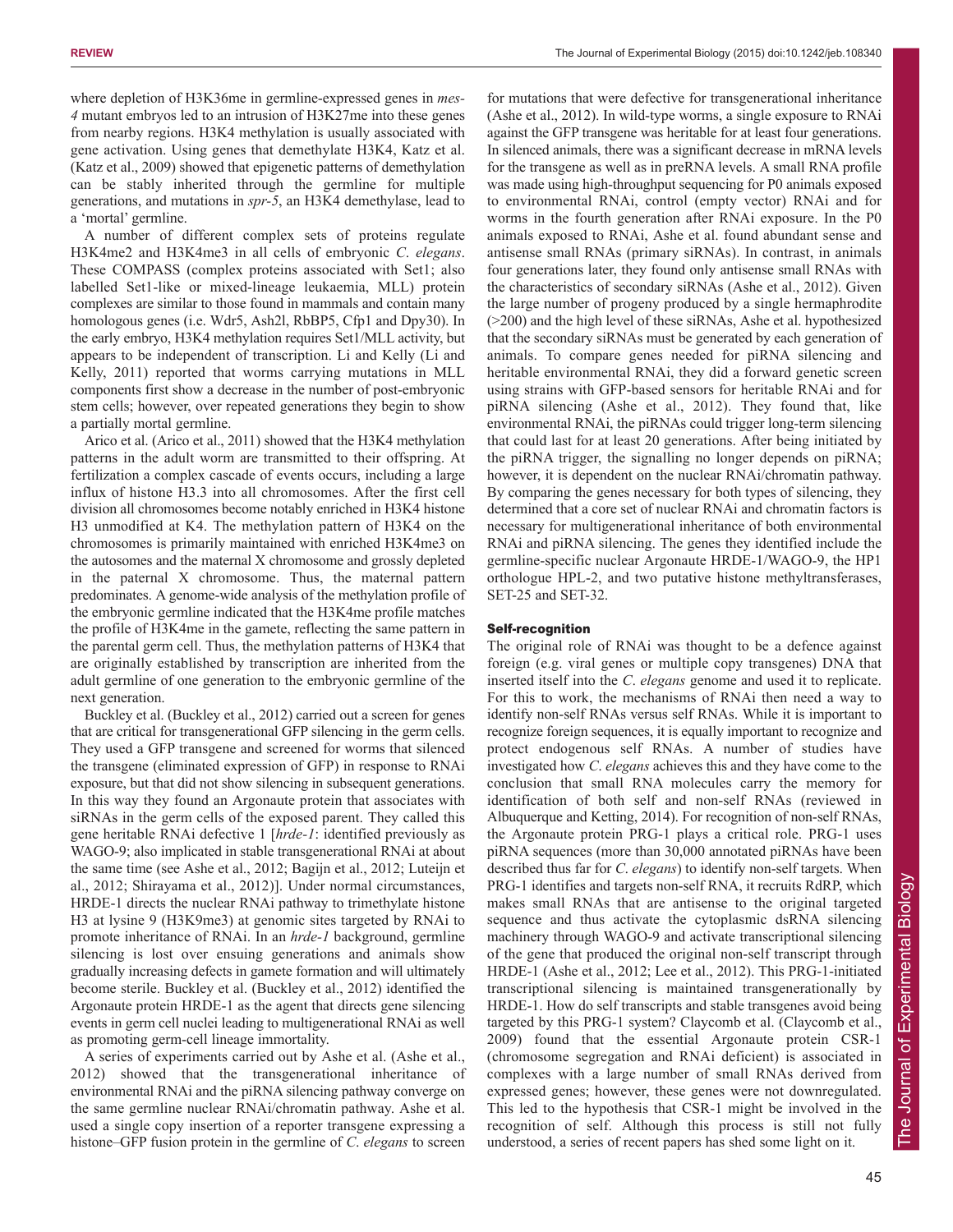Seth et al. (Seth et al., 2013) carried out a series of experiments to investigate self-recognition *in C*. *elegans*. Additionally, a number of studies have linked RNAi-related silencing to epigenetic silencing through alterations of chromatin marks, suggesting that the mechanisms of RNAi and chromatin modification support and interact with one another. Because the propagation of chromatin marks occurs in *cis*, and RNAi can propagate in *trans*, this allows for the coordinated regulation of whole gene families on sister chromatids. Shirayama et al. (Shirayama et al., 2012) called PRG-1 transgenerational epigenetic silencing 'RNA-induced epigenetic silencing' (RNAe), although Billi et al. (Billi et al., 2013) called it exo-RNAi. Although the majority of small RNA pathways studied to date are involved in silencing genes, there are a few examples in which small RNAs appear to activate genes. Shirayama et al. (Shirayama et al., 2012) discovered a transactivating signal that counteracted RNAe when they crossed worms with an RNAe transgene and homologously active transgenes. Because this process involved the epigenetically transmitted, RNA-induced transactivation of a silent allele, Seth et al. (Seth et al., 2013) called this phenomenon RNA-induced epigenetic gene activation (RNAa). Seth et al. (Seth et al., 2013) showed that CSR-1 is required for RNAa. They found that a transgene with RNAa activity showed an accumulation of CSR-1 small RNAs. To test whether transactivation required CSR-1 activity, they crossed *oma-1*::GFP (RNAa) to GFP::*cdk-1*(RNAe). The FI offspring were exposed to either *csr-1* RNAi or a control RNAi. OMA-1::GFP is normally expressed through the cytoplasm of oocytes. Accumulation of GFP::CDK-1 in the nucleus was used to measure transactivation. When the F1 worms were exposed to a control RNAi, all of the F1 showed transactivation of GFP::*cdk-1* (RNAe). In contrast, when F1 worms were exposed to *csr-1* RNAi, none of the worms showed transactivation of GFP::CDK-1. This type of transactivation did not occur in a *csr-1* mutant background.

The findings of Seth et al. (Seth et al., 2013) about the role of CSR-1 in the activation of genes are correlational, not causal; in a series of elegant experiments, Wedeles et al. (Wedeles et al., 2013) provided direct mechanistic evidence that CSR-1 actively turns on genes. In these experiments, they (Wedeles et al., 2013) used a tethering system to force CSR-1 to interact with a transcript from a transgene encoding GFP, leading directly to its expression. The binding of CSR-1 to this transgene also protected it from silencing by another normally fully penetrant silenced GFP transgene that is not bound to CSR-1. This protection of the silenced GFP transgene occurred over several generations. These experiments led to another very interesting phenomenon: over generations, the CSR-1 transcript could work in *trans* to activate a previously silenced GFP transgene that did not have the tethering site that makes it associate with CSR-1. Taken together, these data suggested that there is an accumulation of 'something' over generations that establishes activation (Wedeles et al., 2013). One hypothesis is that the 'something' is small RNAs bound to CSR-1; however, this has yet to be proven.

In a study of gene expression during spermatogenesis, Conine et al. (Conine et al., 2013) reported that CSR-1 interacts with two additional Argonaute proteins, ALG-3 and ALG-4, to activate expression of genes required for spermiogenesis. During spermiogenesis, ALG3/4 amplify expression of small RNAs that represent an epigenetic memory of male-specific gene expression. This memory is transmitted to offspring by CSR-1, which is highly expressed in mature sperm. Interestingly, Conine et al. also observed that males carried a large number of CSR-1 small RNAs targeting mRNAs that are important for oogenesis. Thus, sperm contain CSR-1 small RNA complexes that together represent a memory for paternal gene expression that is transmitted transgenerationally. Taken together, these experiments on CSR-1 suggest that patterns of gene expression from both maternal and paternal genomes are represented by CSR-1 small RNA complexes in developing zygotes, and that CSR-1 is an excellent candidate for recognition of self in the *C*. *elegans* genome.

Cecere et al. (Cecere et al., 2014) carried out genome-wide profiling of newly transcribed RNAs and found that sense oriented RNA polymerase II transcription was increased by the CSR-1 pathway. In a CSR-1 mutant background, they found a global increase in transcription of antisense RNAs and transcription of normally silent regions of chromatin. Based on these results, they (Cecere et al., 2014) hypothesized that the CSR-1 pathway also plays an important role in maintaining the directionality of active transcription, which enhances the distinction between transcriptionally active and silent regions of the genome.

# Longevity

A great deal of research has uncovered a number of important genetic pathways that mediate longevity in *C*. *elegans*. An interesting factor in these studies is that the majority of them were carried out in the presence of the drug 5-fluorodeoxyuridine (FUdR), which inhibits the proliferation of germline stem cells and blocks egg production in adults (this makes the experiments much easier to do as it means worms do not have to be moved daily). However, as Greer et al. (Greer et al., 2010) point out, this masks any influence that reproduction might have on longevity. In a pair of papers, Greer et al. (Greer et al., 2010; Greer et al., 2011) investigated effects of RNAi of methyltransferases, proteins containing the SET enzymatic domain of methyltransferases, or orthologues of regulators of histone methylation, on longevity in fertile worms. Their results pointed to the ASH-2 trithorax complex as a regulator of *C*. *elegans* lifespan. The ASH-2 complex trimethylates histone H3 at lysine 4 (H3K4) and is composed of three members: ASH-2, WDR-5 and the H3K4 methyltransferase SET-2. Mutations or knock-downs of any of these three genes extended worm lifespan. In contrast, mutating or knocking down the H3K4 demethylase RBR-2 greatly decreased lifespan. To investigate where in the animal these genes were required, Greer et al. (Greer et al., 2010) repeated the RNAi experiments in *rrf-3* animals in which RNAi works in the germline, but not in somatic cells, as well as tissue-specific rescue of mutations in the genes using a *pie-1* promoter that is expressed only in the germline. Both of these sets of experiments indicated that ASH-2, WDR-5, SET-2 and RBR-2 function in the germline was sufficient to alter lifespan. Interestingly, the lifespan effects of the ASH-2 complex and RBR-2 did not appear to involve significant alterations in fertility or fecundity; for the lifespan alteration, ASH-2 and RBR-2 required the continuous production of mature eggs. Through these experiments, Greer et al. (Greer et al., 2010) demonstrated that genes that make up an H3K4me3 methyltransferase complex play a key role in regulating lifespan in *C*. *elegans* and that the ASH-2 complex and RBR-2 regulate lifespan by controlling trimethylation of H3K4.

In their second series of experiments, Greer et al. (Greer et al., 2011) asked whether the lifespan effects of perturbing the activity of the ASH-2 complex in a parental generation of *C*. *elegans* would persist and regulate lifespan for more than a single generation. They found that decreasing levels of WDR-5 decreased H3K4me3 levels and extended the lifespan of worms. To test whether there were transgenerational epigenetic effects of the decrease in WDR-5 in the parental animals, Greer et al. crossed wild-type males  $(P0=+/+)$  with *wdr-5* hermaphrodites (P0=*wdr-5*/*wdr-5*) to generate an F1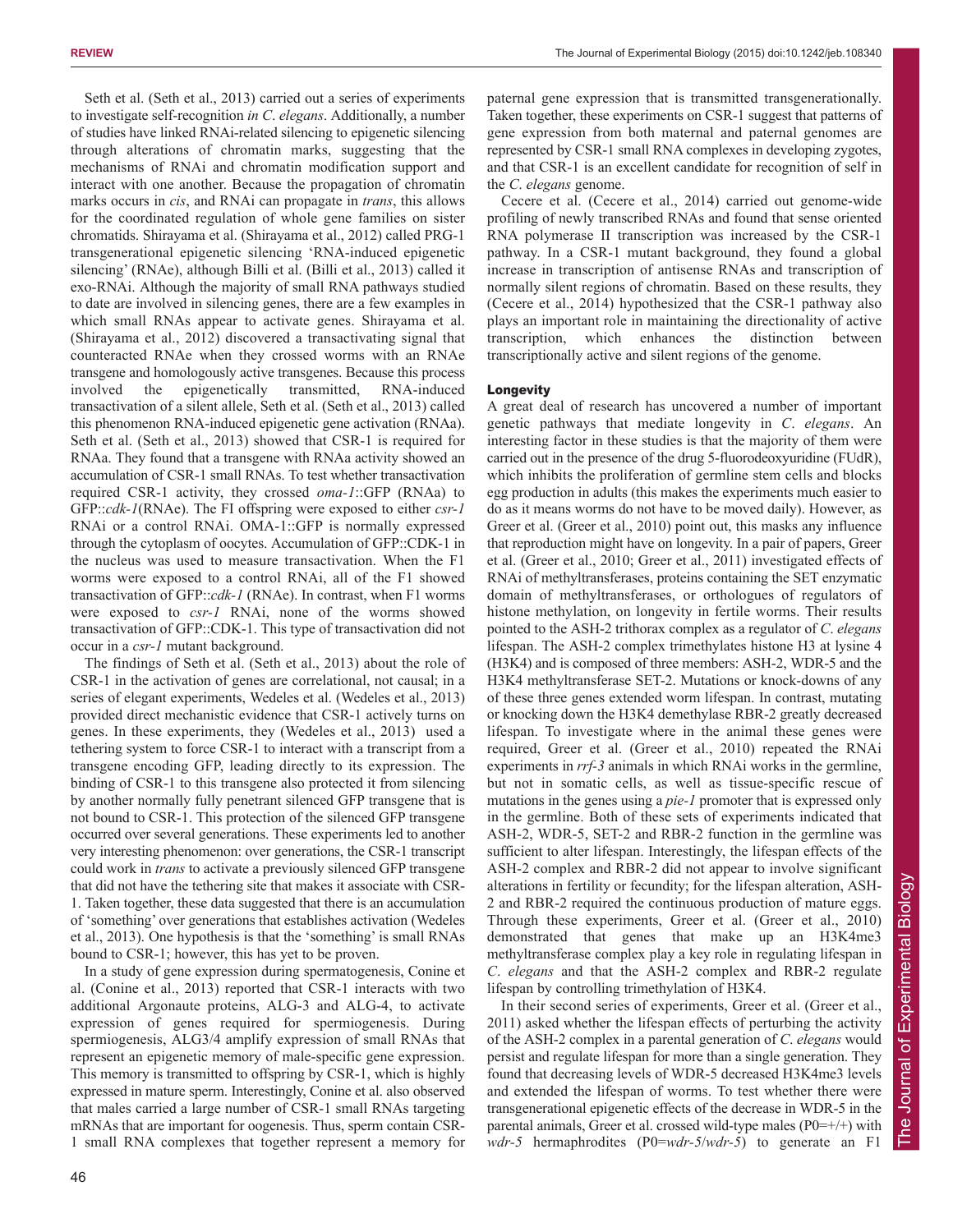generation of heterozygotes (+/*wdr-5*). These heterozygotes were then self-crossed to create an F2 generation consisting of  $+/+$ , +/*wdr-5* and *wdr-5*/*wdr-5* offspring. These animals were genotyped and each group was self-crossed to create an F3 generation of  $+/+$ , +/*wdr-5* and *wdr-5*/*wdr-5* and then an F4 and F5 generation. A control wild-type male and hermaphrodite cross was done at the same time to compare lifespans across the generations. Interestingly, a comparison of lifespan for genetically wild-type F3 descendants from P0 *wdr-5* parents (*wdr-5*/*wdr-5*) still showed a 20% extension of lifespan when compared with descendants from pure wild-type parents. Interestingly, this effect lasted through only four generations; by the F5 generation, wild-type descendants from *wdr-5*/*wdr-5* mutant parents no longer showed extended lifespans. They repeated these experiments with another member of the ASH-2 complex, the H3K4me3 methyltransferase enzyme SET-2 that, together with ASH-2 and WDR-5, functions to regulate H3K4me3 levels and longevity in *C*. *elegans*. The results were strikingly similar to what was observed in WRD-5 animals in that genetically wild-type descendants from *set-2*/*set-2* parents showed extended lifespan in F3 and F4 generations, but not in the F5 generation. To test whether the effect was linked to the fact that the crosses had been done with mutant hermaphrodites and wild-type males, the experiment was repeated with P0 consisting of wild-type hermaphrodites and mutant male SET-2 worms with the same results. Thus, the transgenerational effect on longevity was not linked to a particular gender in the parental generation. The final member of the complex, ASH-2, plays a key role in the conversion of H3K4 dimethylation (H3K4me2) to H3K4 trimethylation (H3K4me3). RNAi of ASH-2 in wild-type worms decreased global H3K4me3 levels during development and extended longevity. Greer et al. (Greer et al., 2011) knocked down ASH-2 with RNAi in P0 and investigated whether this would affect lifespan of later generations. They showed that the RNAi was effective in lowering ASH-2 mRNA and protein levels in P0 worms, and that these levels were normal in subsequent generations. This indicated that the ASH-2 RNAi itself was not inherited. Even though ASH-2 levels were normal in F1, F2 and F3 worms, they all showed extended lifespan compared with unexposed wild-type worms. By F4, worms showed normal wild-type lifespans. Taken together, these experiments show that disruption of the components of the H3K4me3 methyltransferase complex (ASH-2, WDR-5 and SET-2) in P0 alters the lifespan of subsequent generations. This supports the hypothesis that the transgenerational inheritance of longevity is the result of epigenetic changes that can persist over three to four subsequent generations.

Greer et al. (Greer et al., 2010) showed that while the ASH-2 complex increases lifespan in P0 through activity in the germline, the H3K4me3 demethylase RBR-2 is necessary for this lifespan extension. Greer et al. (Greer et al., 2011) asked whether RBR-2 was also necessary for the transgenerational increase in lifespan after disruption of members of the ASH-2 complex. They exposed genotypically wild-type F3 descendants of P0 *wdr-5*/*wdr-5* worms to RBR-2 RNAi and found that the lifespan extension was no longer observed. They also found normal lifespans in F3 wild-type descendants from P0 *set-2;rbr-2* parents had wild-type lifespans. Taken together, these results suggest that the transgenerational inheritance of lifespan that results from alterations in the ASH-2 complex members is dependent on the H3K4me3 demethylase RBR-2. Interestingly, other experiments indicated that, by itself, RBR-2 does not have transgenerational epigenetic effects. As found for the within-lifetime lifespan effects of ASH-2 complex disruption (Greer et al., 2010), the transgeneration epigenetic lifespanextending effects of the complex also required an intact and functioning germline.

After uncovering transgenerational epigenetic effects of H3K4me3 modifiers on lifespan, Greer et al. (Greer et al., 2011) tested whether chromatin modifiers of other marks (*set-9*, *set-15* and *utx-1*) or genes from other lifespan pathways including insulin signalling (*age-1* and *dod-23*), mitochondria (*cco-1* and *cyc-1*) and stress resistance (*asm-3*) also showed transgenerational effects. In contrast with their observations with the ASH-2 complex, knockdown of any of these genes showed effects only on P0 and no effects of subsequent generations. From this, Greer et al. (Greer et al., 2011) concluded that that transgenerational extension of lifespan is specific to H3K4me3 chromatin modifiers. In terms of mechanism, the lifespan effects did not appear to be mediated by a heritable global decrease in H3K4me3 levels as global H3K4me3 levels were not decreased in F3 and F4 generation genetically wild-type descendants from *wdr-5* and *set-2* parents. To test whether the lifespan effects might be the result of heritable altered marks on specific genes, Greer et al. (Greer et al., 2011) did a genome-wide comparison of gene expression in F4 and F5 wild-type descendants from *wdr-5* mutant and wild-type ancestors, and pure *wdr-5* mutant descendants. Using microarray data, they found 759 genes that were differentially regulated in *wdr-5* pure mutants compared with wild-type worms. When expression of these genes was compared in the F4 and F5 generations of wild-type descendants from *wdr-5* mutant worms, a significant subset of WDR-5-regulated genes were still differentially regulated in the F4 but not in the F5 generation. Analysis of the types of genes that showed altered expression included longevity genes known to be expressed in the germline as well as enrichment for several types of metabolic pathways.

Greer and colleagues' study (Greer et al., 2011) is the first to report a transgenerational epigenetic effect on longevity. Although the traditional view holds that histone marks and DNA methylation are erased between generations, this may not always be the case. The data from these studies are consistent with the hypothesis that H3K4me3 at specific locations may be maintained and passed on through several generations. An interesting question not answered by these studies is why four generations? There does not appear to be a gradual diminution of the effect across F1–F4; the degree of increase in lifespan is comparable across these generations. Why then is the effect suddenly lost at five generations?

## Olfactory imprinting

Lorenz (Lorenz, 1935) first described how early experience during a critical period could permanently alter behaviour in individual animals; he called this process imprinting. Remy and Hobert (Remy and Hobert, 2005) described a form of olfactory imprinting in *C*. *elegans*. They found that worms exposed to the volatile odorant benzaldehyde during the first 24 h after they hatched significantly increased chemotaxis towards benzaldehyde as adults when compared with worms not exposed to the compound early in development. This olfactory imprinting was dependent on expression of *sra-11*, an orphan G-protein-coupled seventransmembrane receptor that is a member of a large family of chemoreceptor-encoding genes. Cell-specific rescues showed that olfactory imprinting was dependent on expression of *sra-11* in the AIY pair of interneurons. Remy (Remy, 2010) showed that this olfactory imprinting could be passed transgenerationally. If a single generation was exposed to the imprinting paradigm, then their offspring (F1) also showed a preference for benzaldehyde, but the next generation (F2) did not. In contrast, if worms were exposed to the benzaldehyde imprinting paradigm for four generations, then it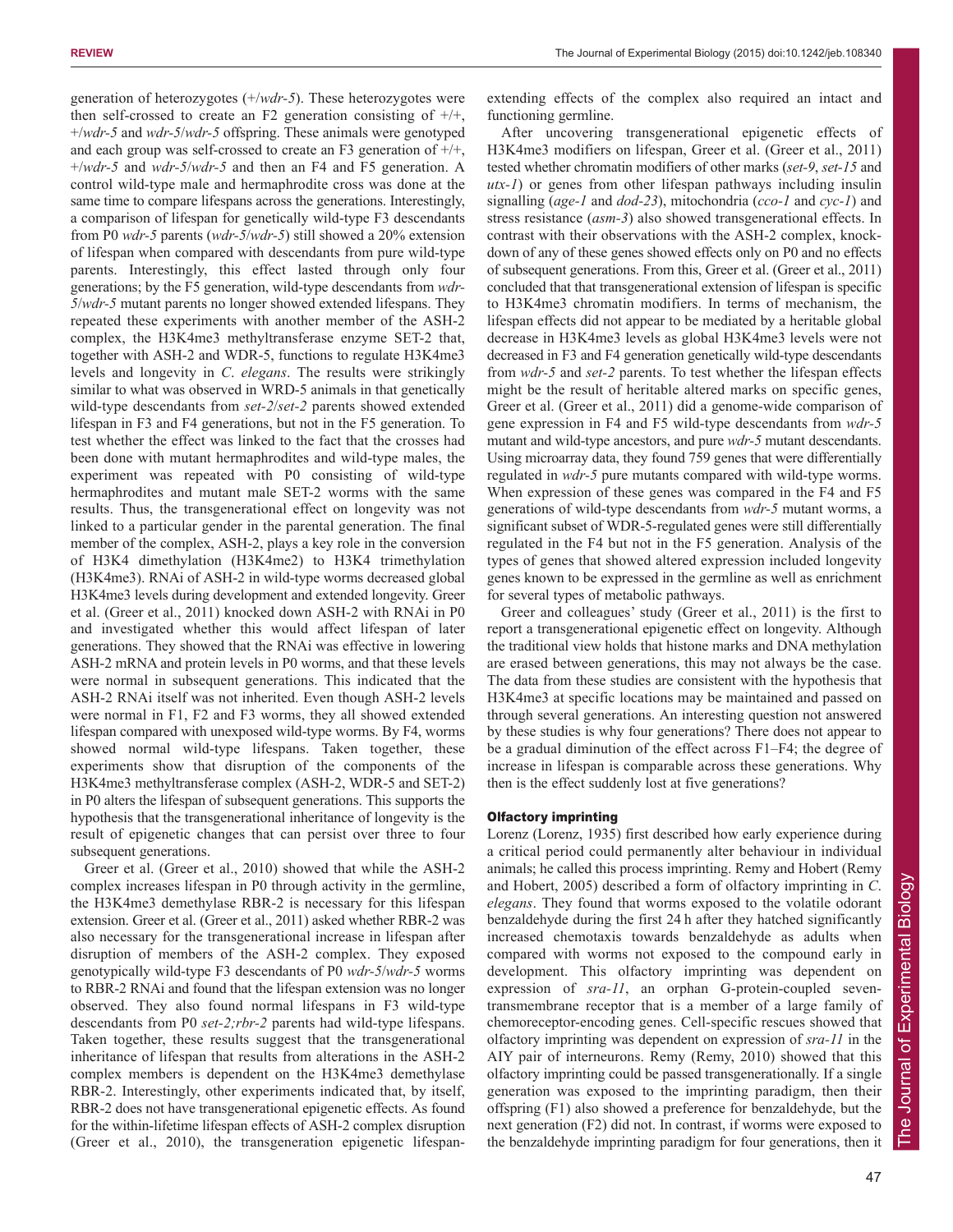was stably inherited through at least 40 generations. These data suggest that somewhere between one and four generations of exposures there is a switch between a transitory, reversible effect and a stable, inherited effect. To date, no mechanism has been identified to underlie this behavioural epigenetic effect, but studies of other transgenerational epigenetic effects in *C*. *elegans* offer a number of great candidate genes to begin the investigations.

## Summary

Together, these papers reveal the complexity and variability of the transgenerational epigenetic phenomenon in *C*. *elegans*. Many new molecules and mechanisms have been uncovered and the rich details of numerous processes have been revealed. Despite these discoveries, there are still many unanswered questions. In some cases, epigenetic silencing lasts for three to four generations, for some, dozens of generations. Why these differences? What determines whether a gene will be subject to transgenerational epigenetic silencing, and for how long? Why do independently created, genetically identical transgenic lines behave differently? What other mechanisms are yet to be uncovered? This review has only covered a subset of the research on mechanisms of transgenerational epigenetics that has been done using *C*. *elegans*; more detailed reviews can be found elsewhere (see Bagjin et al., 2012; Benayoun and Brunet, 2012; Billi et al., 2013; Brasset and Chambeyron, 2013; Kelly, 2014; Feng and Guang, 2013; Lim and Brunet, 2013; Vella and Slack, 2005; Wenzel et al., 2011). This is a rich field of study, and it is clear that *C*. *elegans* offers unique opportunities to rapidly uncover the molecular machinery regulating this amazing process.

It is, however, important to note that most of the studies reported here focused on transgenerational inheritance under highly controlled laboratory conditions using transgenes generated by the researchers. The studies show the ways that transgenerational inheritance can occur in the laboratory. We still do not know when it occurs in nature. What types of experiences are epigenetically encoded, altering gene expression for future generations? In one of the first reports of epigenetic inheritance, offspring of pregnant rats exposed to pesticides showed epigenetic effects for at least the next four generations (Anway et al., 2005). With its short life cycle, *C*. *elegans* will be a great model system in which to explore the real world triggers of epigenetic inheritance. The understanding of the mechanisms of epigenetic inheritance determined by studies like those described here can then be used to attempt to alter or mitigate the effects of these natural triggers.

## **Acknowledgements**

Thanks to Conny Lin, Evan Ardiel, Troy McDiarmid and Andrea McEwan for comments on the manuscript.

## **Competing interests**

The author declares no competing financial interests.

## **Funding**

Supported by an operating grant from the Canadian Institutes of Health Research to C.H.R.

## **References**

- **Ambros, V.** (2001). microRNAs: tiny regulators with great potential. *Cell* **107**, 823-826. **Andersen, E. C. and Horvitz, H. R.** (2007). Two *C*. *elegans* histone
- methyltransferases repress lin-3 EGF transcription to inhibit vulval development. *Development* **134**, 2991-2999. **Anway, M. D., Cupp, A. S., Uzumcu, M. and Skinner, M. K.** (2005). Epigenetic
- transgenerational actions of endocrine disruptors and male fertility. *Science* **308**, 1466-1469.
- **Arico, J. K., Katz, D. J., van der Vlag, J. and Kelly, W. G.** (2011). Epigenetic patterns maintained in early *Caenorhabditis elegans* embryos can be established by gene activity in the parental germ cells. *PLoS Genet*. **7**, e1001391.
- **Ashe, A., Sapetschnig, A., Weick, E. M., Mitchell, J., Bagijn, M. P., Cording, A. C., Doebley, A. L., Goldstein, L. D., Lehrbach, N. J., Le Pen, J., Pintacuda, G., Sakaguchi, A., Sarkies, P., Ahmed, S. and Miska, E. A.** (2012). piRNAs can trigger a multigenerational epigenetic memory in the germline of *C*. *elegans*. *Cell* **150**, 88-99.
- **Bagijn, M. P., Goldstein, L. D., Sapetschnig, A., Weick, E. M., Bouasker, S., Lehrbach, N. J., Simard, M. J. and Miska, E. A.** (2012). Function, targets, and evolution of *Caenorhabditis elegans* piRNAs. *Science* **337**, 574-578.
- **Benayoun, B. A. and Brunet, A.** (2012). Epigenetic memory of longevity in *Caenorhabditis elegans*. *Worm* **1**, 76-80.
- **Bender, L. B., Cao, R., Zhang, Y. and Strome, S.** (2004). The MES-2/MES-3/MES-6 complex and regulation of histone H3 methylation in *C*. *elegans*. *Curr*. *Biol*. **14**, 1639- 1643.
- **Bender, L. B., Suh, J., Carroll, C. R., Fong, Y., Fingerman, I. M., Briggs, S. D., Cao, R., Zhang, Y., Reinke, V. and Strome, S.** (2006). MES-4: an autosome-associated histone methyltransferase that participates in silencing the X chromosomes in the *C*. *elegans* germ line. *Development* **133**, 3907-3917.
- **Bernstein, E., Caudy, A. A., Hammond, S. M. and Hannon, G. J.** (2001). Role for a bidentate ribonuclease in the initiation step of RNA interference. *Nature* **409**, 363- 366.
- **Billi, A. C., Fischer, S. C. and Kim, J. K.** (2013). Endogenous RNAi pathways in *C*. *elegans* (May 7, 2014). In *WormBook* (ed. The *C*. *elegans* Research Community, WormBook). Available at: http://dx.doi.org/10.1895/wormbook.1.170.1.
- **Brasset, E. and Chambeyron, S.** (2013). Epigenetics and transgenerational inheritance. *Genome Biol*. **14**, 306.
- **Buckley, B. A., Burkhart, K. B., Gu, S. G., Spracklin, G., Kershner, A., Fritz, H., Kimble, J., Fire, A. and Kennedy, S.** (2012). A nuclear Argonaute promotes multigenerational epigenetic inheritance and germline immortality. *Nature* **489**, 447- 451.
- **Burton, N. O., Burkhart, K. B. and Kennedy, S.** (2011). Nuclear RNAi maintains heritable gene silencing in *Caenorhabditis elegans*. *Proc*. *Natl*. *Acad*. *Sci*. *USA* **108**, 19683-19688.
- **Cecere, G., Hoersch, S., O'Keeffe, S., Sachidanandam, R. and Grishok, A.** (2014). Global effects of the CSR-1 RNA interference pathway on the transcriptional landscape. *Nat. Struct. Mol. Biol.* **21**, 358-365.
- **Claycomb, J. M.** (2012). *Caenorhabditis elegans* small RNA pathways make their mark on chromatin. *DNA Cell Biol*. **31 Suppl. 1**, S17-S33.
- **Claycomb, J. M., Batista, P. J., Pang, K. M., Gu, W., Vasale, J. J., van Wolfswinkel, J. C., Chaves, D. A., Shirayama, M., Mitani, S., Ketting, R. F. et al.** (2009). The Argonaute CSR-1 and its 22G-RNA cofactors are required for holocentric chromosome segregation. *Cell* **139**, 123-134.
- **Conine, C. C., Moresco, J. J., Gu, W., Shirayama, M., Conte, D., Jr, Yates, J. R., III and Mello, C. C.** (2013). Argonautes promote male fertility and provide a paternal memory of germline gene expression in *C*. *elegans*. *Cell* **155**, 1532-1544.
- **Cui, M. and Han, M.** (2007). Roles of chromatin factors in *C*. *elegans* development. In *WormBook* (ed. The *C*. *elegans* Research Community, WormBook). Available at: http://dx.doi.org/10.1895/wormbook.1.139.1.
- **de Albuquerque, B. F. M. and Ketting, R. F.** (2013). Is this mine? Small RNAs help to decide. *Dev. Cell* **27**, 599-601.
- **Feng, X. and Guang, S.** (2013). Small RNAs, RNAi and the inheritance of gene silencing in *Caenorhabditis elegans*. *J*. *Genet*. *Genomics* **40**, 153-160.
- **Fire, A., Xu, S., Montgomery, M. K., Kostas, S. A., Driver, S. E. and Mello, C. C.** (1998). Potent and specific genetic interference by double-stranded RNA in *Caenorhabditis elegans*. *Nature* **391**, 806-811.
- **Fischer, S. E.** (2010). Small RNA-mediated gene silencing pathways in *C*. *elegans*. *Int*. *J*. *Biochem*. *Cell Biol*. **42**, 1306-1315.
- **Gaydos, L. J., Rechtsteiner, A., Egelhofer, T. A., Carroll, C. R. and Strome, S.** (2012). Antagonism between MES-4 and Polycomb repressive complex 2 promotes appropriate gene expression in *C*. *elegans* germ cells. *Cell Reports* **2**, 1169-1177.
- **Greer, E. L., Maures, T. J., Hauswirth, A. G., Green, E. M., Leeman, D. S., Maro, G. S., Han, S., Banko, M. R., Gozani, O. and Brunet, A.** (2010). Members of the H3K4 trimethylation complex regulate lifespan in a germline-dependent manner in *C*. *elegans*. *Nature* **466**, 383-387.
- **Greer, E. L., Maures, T. J., Ucar, D., Hauswirth, A. G., Mancini, E., Lim, J. P., Benayoun, B. A., Shi, Y. and Brunet, A.** (2011). Transgenerational epigenetic inheritance of longevity in *Caenorhabditis elegans*. *Nature* **479**, 365-371.
- **Grishok, A.** (2005). RNAi mechanisms in *Caenorhabditis elegans*. *FEBS Lett*. **579**, 5932-5939.
- **Grishok, A., Tabara, H. and Mello, C. C.** (2000). Genetic requirements for inheritance of RNAi in *C*. *elegans*. *Science* **287**, 2494-2497.
- **Guang, S., Bochner, A. F., Pavelec, D. M., Burkhart, K. B., Harding, S., Lachowiec, J. and Kennedy, S.** (2008). An Argonaute transports siRNAs from the cytoplasm to the nucleus. *Science* **321**, 537-541.
- **Katz, D. J., Edwards, T. M., Reinke, V. and Kelly, W. G.** (2009). A *C*. *elegans* LSD1 demethylase contributes to germline immortality by reprogramming epigenetic memory. *Cell* **137**, 308-320.
- **Kelly, W. G.** (2014). Transgenerational epigenetics in the germline cycle of *Caenorhabditis elegans*. *Epigenetics & Chromatin* **7**, 6-23.
- **Lee, R. C., Feinbaum, R. L. and Ambros, V.** (1993). The *C*. *elegans* heterochronic gene lin-4 encodes small RNAs with antisense complementarity to lin-14. *Cell* **75**, 843-854.
- **Lee, H. C., Gu, W., Shirayama, M., Youngman, E., Conte, D., Jr and Mello, C. C.** (2012). *C*. *elegans* piRNAs mediate the genome-wide surveillance of germline transcripts. *Cell* **150**, 78-87.
- **Li, T. and Kelly, W. G.** (2011). A role for Set1/MLL-related components in epigenetic regulation of the *Caenorhabditis elegans* germ line. *PLoS Genet*. **7**, e1001349.